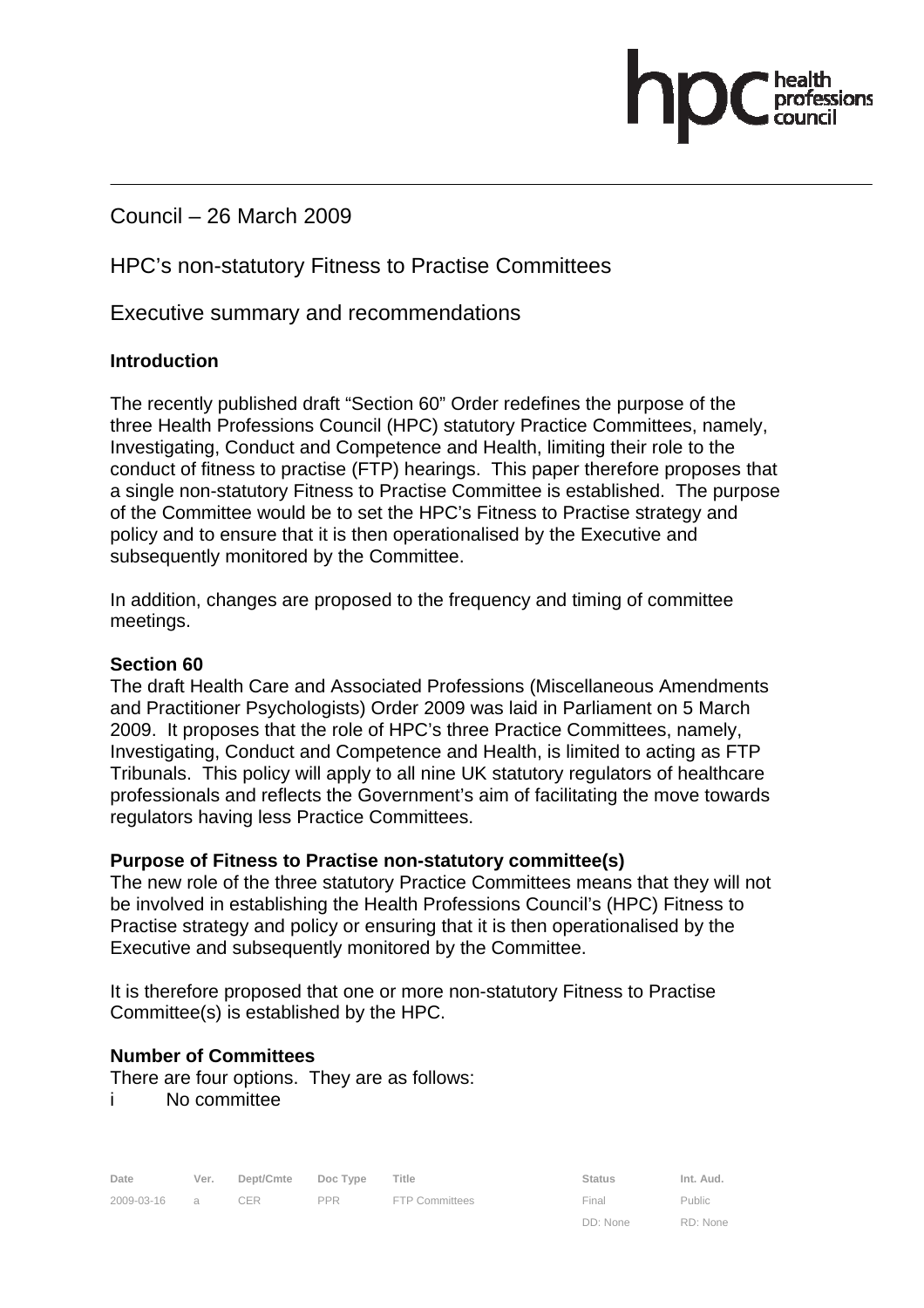The strategic work formerly undertaken by the three committees would be undertaken by the Council. Of the four options, it would have the biggest impact on reducing costs.

This option is not recommended by the Executive as the importance and scale of work that needs to be undertaken would mean that Council agendas would become too long.

ii One committee

The recently established Fitness to Practise Forum, whereby the members of the three Practice Committees jointly meet to review common themes, has proved to be most successful. It has demonstrated that the majority of the issues faced by the three committees are shared. It also reduces duplication of work by the Executive and significantly speeds up decision making. It would also reduce operational costs.

It is therefore recommended by the Executive that one committee should be established.

iii Two committees

This option would assume that, at some point in the future, the Health Committee will be disbanded but the Investigating Committee and a new single Fitness to Practise Committee would be established. This option seeks to mirror that potential future arrangement by means of nonstatutory committees. This option would have some advantages but less than the option of a single committee.

The Executive does not recommend this option.

iv Three committees

In this option the status quo would be maintained, in the sense that three non statutory committees would shadow the work of the three statutory committees. The disadvantage of this option is that the existing Health Committee has not enough work to do and often the agendas are very short. In addition, by continuing with three separate committees there would be the need for the Fitness to Practise Forum to continue to meet. It would also have no impact on costs.

The Executive does not recommend this option.

### **Establishing non-statutory committees**

Article 3 (12) of the Health Professions Order 2001, states: The Council-

(a) May establish such other committees as it considers appropriate in connection with the discharge of its functions

The decision of establishing a single non-statutory committee is therefore that of the Council.

### **Frequency of meetings**

It is proposed that the Committee meets a minimum of three times per year.

### **Timing of Meetings**

The cancellation of the Fitness to Practise Forum and two thirds of the currently scheduled meetings of the three Practice Committees, dictates that the dates of the Committees will have to be revised. In addition, with the Council's membership being reduced from 27 to 20, the appointment process and the cessation of alternate members it is likely that the committee membership may also be different.